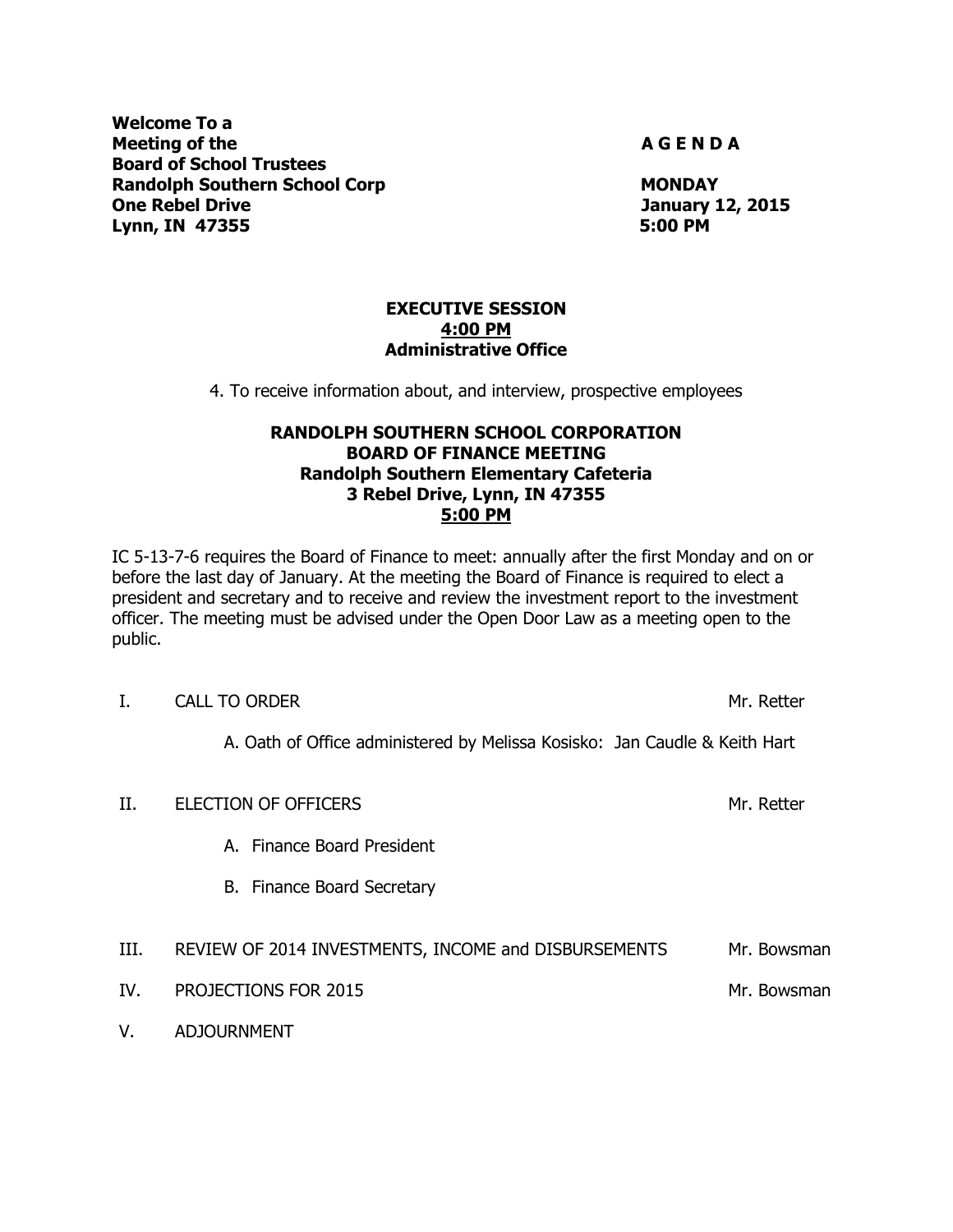**Welcome To a Meeting of the A G E N D A Board of School Trustees Randolph Southern School Corp MONDAY One Rebel Drive January 12, 2015**

**Lynn, IN 47355 To Follow Board of Finance Meeting**

#### **RANDOLPH SOUTHERN SCHOOL CORPORATION REGULAR BOARD MEETING Randolph Southern Elementary Cafeteria 3 Rebel Drive, Lynn, IN 47355 To Follow Board of Finance Meeting**

I. CALL TO ORDER Mrs. Tillson

|    | П.                          | ORGANIZATIONAL MEETING | Mrs. Tillson |
|----|-----------------------------|------------------------|--------------|
| А. | <b>Election of Officers</b> |                        |              |
|    |                             | 1. President           |              |
|    |                             | 2. Vice President      |              |
|    |                             | 3. Secretary           |              |

New President Presides Over the Remainder of the Meeting

B. Appointment of Treasurer

Superintendent recommends the School Board of Trustees appoint Melissa E. Kosisko as Treasurer

C. Establish School Board Meeting, Day, Time and Place for 2015

#### Dates:

| January 12   | February 9                  |  |  |  |
|--------------|-----------------------------|--|--|--|
| March 9      | April 13                    |  |  |  |
| May $11$     | June 8                      |  |  |  |
| July 13      | August 10                   |  |  |  |
| September 14 | October 12                  |  |  |  |
| November 9   | December 14                 |  |  |  |
| Time: 7:30   | Place: Elementary Cafeteria |  |  |  |

These dates are subject to change by a board motion and majority vote.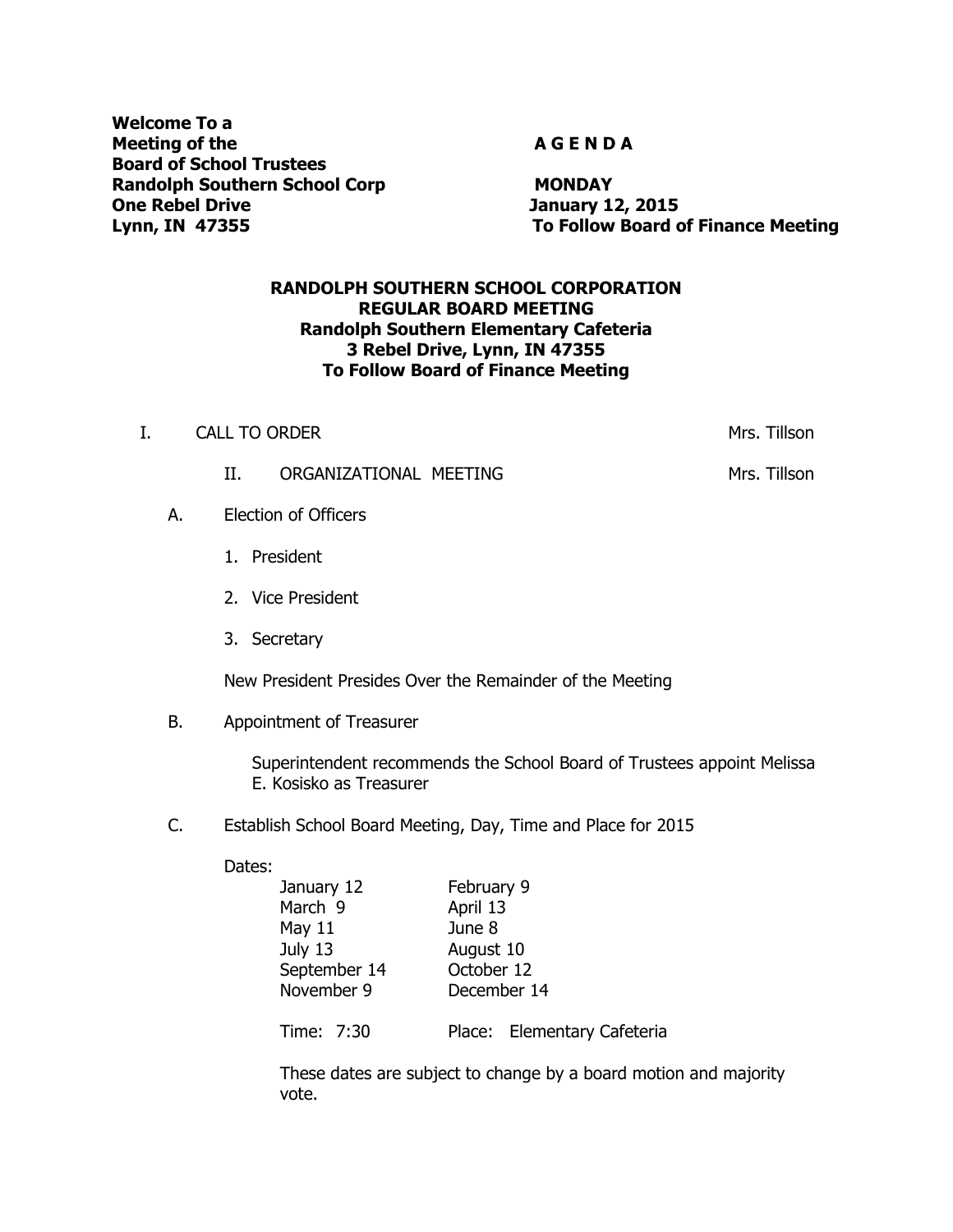- D. Establish Next Regular School Board Meeting Date: February 9 at 7:30 PM
- E. Selection of Corporation Attorney and Establish Compensation for 2015

Attorney: Meeks Cockerill, Winchester, IN 47394 Compensation : Retainer: \$3000.00 Times in excess of \$25 Hours/year billed at \$120/Hr.

F. Establish Compensation for Board Members for 2015

Annual Compensation: \$2000.00 (Statutory Maximum) Regular Scheduled Monthly Per Meeting Attended Compensation: \$60.00 Maximum Scheduled Meetings Receiving Compensation: 12

G. Compensation for Board Meetings Clerk

Superintendent recommends Board Meeting clerk at \$30.00 Per Hour.

- H. Committee Assignments for 2014
	- 1. Discussion: Barbara Hines
	- 2. Negotiations: Keith Hart and Eric Retter
	- 3. Technology: Jan Caudle
	- 4. Legislation: Patricia Tillson
	- 5. Athletic: Barbara Hines and Eric Retter
	- 6. Collaboration/Consolidation: Keith Hart and Eric Retter
	- 7. Safety: Patricia Tillson
	- 8. Wellness: Jan Caudle
	- 9. Sick Bank Keith Hart
- I. Designation of Newspaper for Advertising, Budgets, Ect.

Superintendent recommends Winchester News Gazette, Winchester, IN

J. Conflict of Interest Forms

M. Nell Girton **Eric L. Retter** Patricia E. Tillson Keith Hart

- III. MINUTES December 8, 2014
- IV. PRESIDENT'S BUSINESS

PATRONS, STAFF AND STUDENTS MAY IDENTIFY ANY AGENDA ITEM THEY WISH TO ADDRESS AT THIS TIME.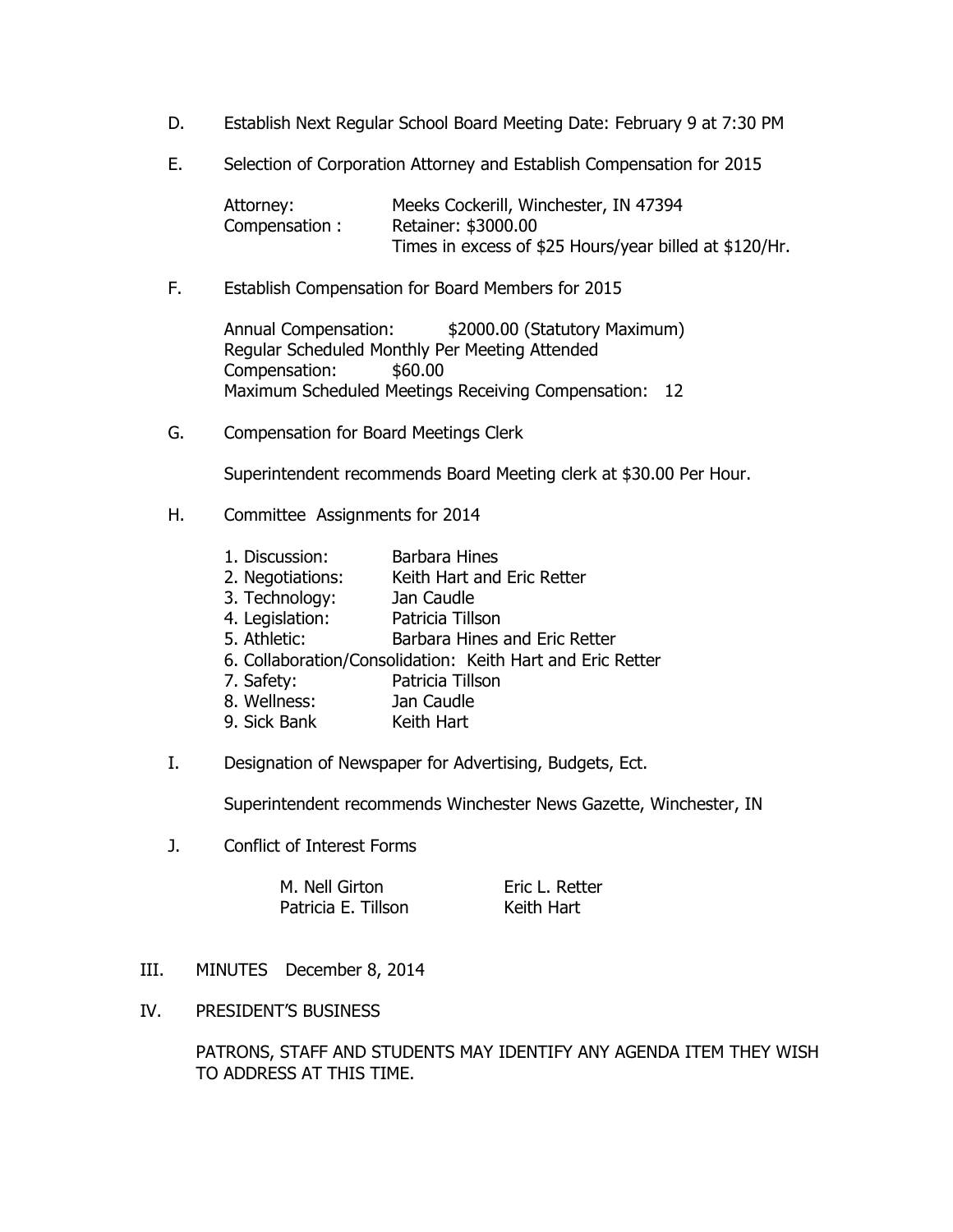## V. OLD BUSINESS

Superintendent recommends the Board of School Trustees approve the second reading of the following updated Board Policies from Neola: 1240, 1241, 1543, 2700, 3124, 5114, 5320, 8432, 0132.1, 1220, 8311, 3131, 2461, 5605, 5630.01, 5830, 8500, 8540, 9210, 9211, 5200, 8330, 0100, 0142.3, 0144.3, 3120.08, 4120.08, 5340.01, 8455, 3122.01, 4122.01, 3170, 4170, 5530, 3120, 4120, 3120.04, 3140, 4140, 3419, 4419, 5830, 9211, 5330, 8451, 7540.02, 7540.03, 7540.04, 2221, 5111, 6150, 8510.

#### VI. NEW BUSINESS

- A. Business Items
- B. Personnel Items
	- 1. Julie Price Request For Maternity Leave

Superintendent and Elementary Principal recommends School Board of Trustees approve the maternity leave request for Julie Price from approximately February 3, 2015 to May 6, 2015.

2. Vacation Carry Over Days For 12 Month Employees

Scott Dingess 62.5 Joel Craig 5 Jacob Miller .5 Krista McKinney 8.5 Michelle Brummett 7 Annette Wilson 5.5 Melissa Kosisko 4 Nell Girton 37

C. Fund Raisers

Group: Art Club Contact Person: Justin Walker Event: Selling Ceramics at Choir and Band Event Date: 12-16-14 Anticipated Income: \$100 Method: Selling Ceramics at Choir and Band Event Purpose: Operation Budget

D. Facility Use Requests

Superintendent and High School principal recommends the Board of School Trustees approve the use of the High School cafeteria and gym for Annual Toy Show for Lions Club Tractor Pull. The hours for use are January  $30<sup>th</sup>$ , 9 PM and the day of show January 31, 8 AM to 3 PM. Jordan Austin is the person in charge. A certificate of insurance is on file.

E. Field Trips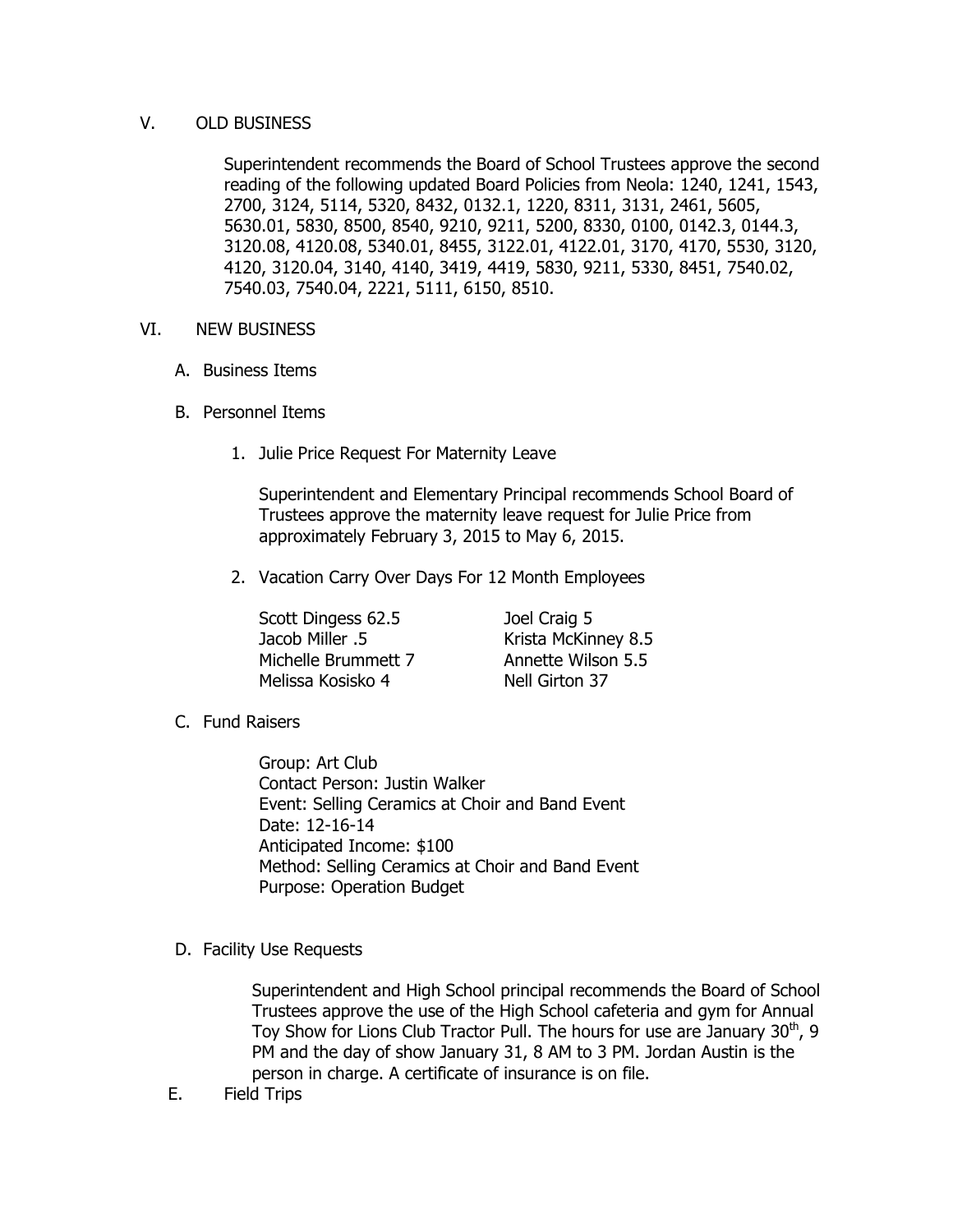- F. Curriculum
- G. Board Policy
- H. School Board
- I. Job Descriptions
- J. Donations
- K. General

## VII. PRINCIPAL REPORTS

- A. High School
	- 1. County Tourney Update
- B. Elementary

## VIII. SUPERINTENDENT REPORT

- A. Maintenance Report
	- 1. Boiler condensation traps and cracked blower housing repairs on 1-6-15 by Ellis Mechanical and Fink Inc.
	- 2. RSHS cafeteria hood replacement next week by B.A. Romines.
	- 3. High School gym floor drying completed by Moisture Management.
	- 4. Bus service and inspections completed on #6, #5, #24, #21, and both minivans completed by certified mechanics.
	- 5. Other items
- B. General Fund Expenditure Report Provided by Office of School Finance
- C. Missed school days: January 6, 7 & 8. Make-up days: January 19, February 13, & February 16.
- D. 1782 Budget Order has not been approved at this time. The DLGF is required to provide the budget no later than February 15 per Indiana code.

# E. 2014-2015 Official Count Day is 9/12/14 and 2/02/15